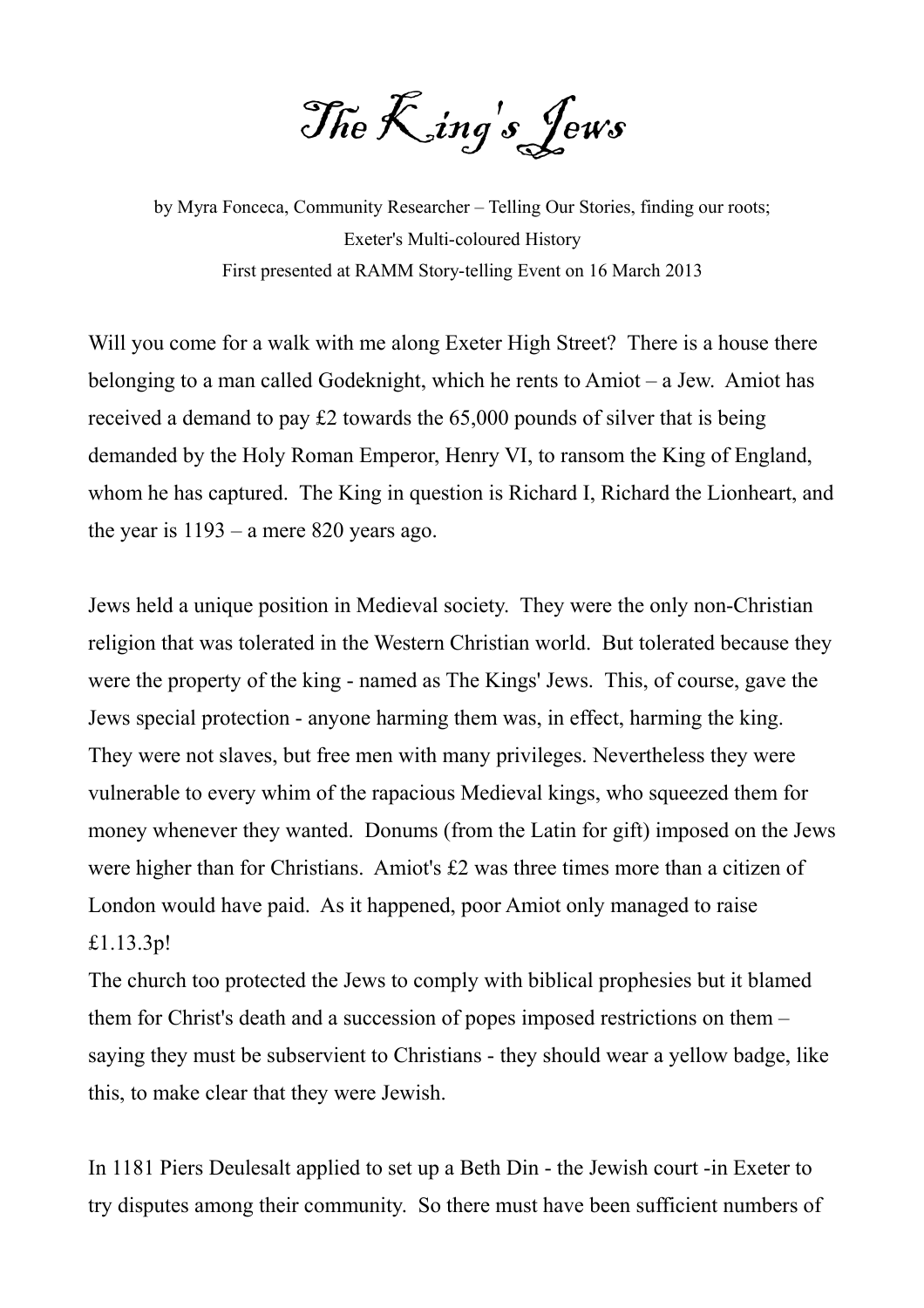them in Exeter to warrant the fee of 10 marks (about £7)...but it is possible that a small community had existed here since the Normans first arrived in the latter part of 11<sup>th</sup> century. But 1181 is the first record we have of their presence in Exeter. Restrictions on Jews owning land, on carrying weapons and on the work they could do had reduced their opportunities to make a living so money-lending became their main source of income. And in this they were the masters.

Kings, barons and knights needing money to fund wars or go on crusade went to the Jews,

Bishops and Abbots who wanted to build impressive churches and monasteries went to the Jews,

Entrepreneurs wanting to finance a new tin mine on Dartmoor went to the Jews, Families wanting a dowry for their daughter or a farmer needing to borrow money for extra stock or seed – all went to the Jews.

Jews became the bankers of the Middle Ages.

## **CHIROGRAPHS**

Here's how money-lending worked.

Two copies of the contract were made on one piece of parchment – a chirograph. This was then cut through the middle so that both lender and borrower kept one piece each and – if there was a dispute the fitting together of the pieces proved its legality. These bonds were kept in a special locked chest and the keys were held by respected members of both Christian and Jewish communities, called chirographers.

One of the chirographers of the Exeter Jews was Jacob Copin – and we know a lot about Jacob. He held the job for fourteen years from 1266. Jacob was no retiring Devon violet, his name appears in court and tax records several times – in 1270 he accused a debtor, Robert of Bole Hill, his wife Christiana and William le Layte of assaulting him in Newton Abbot. Jacob was probably in the right because they all fled before the case was heard.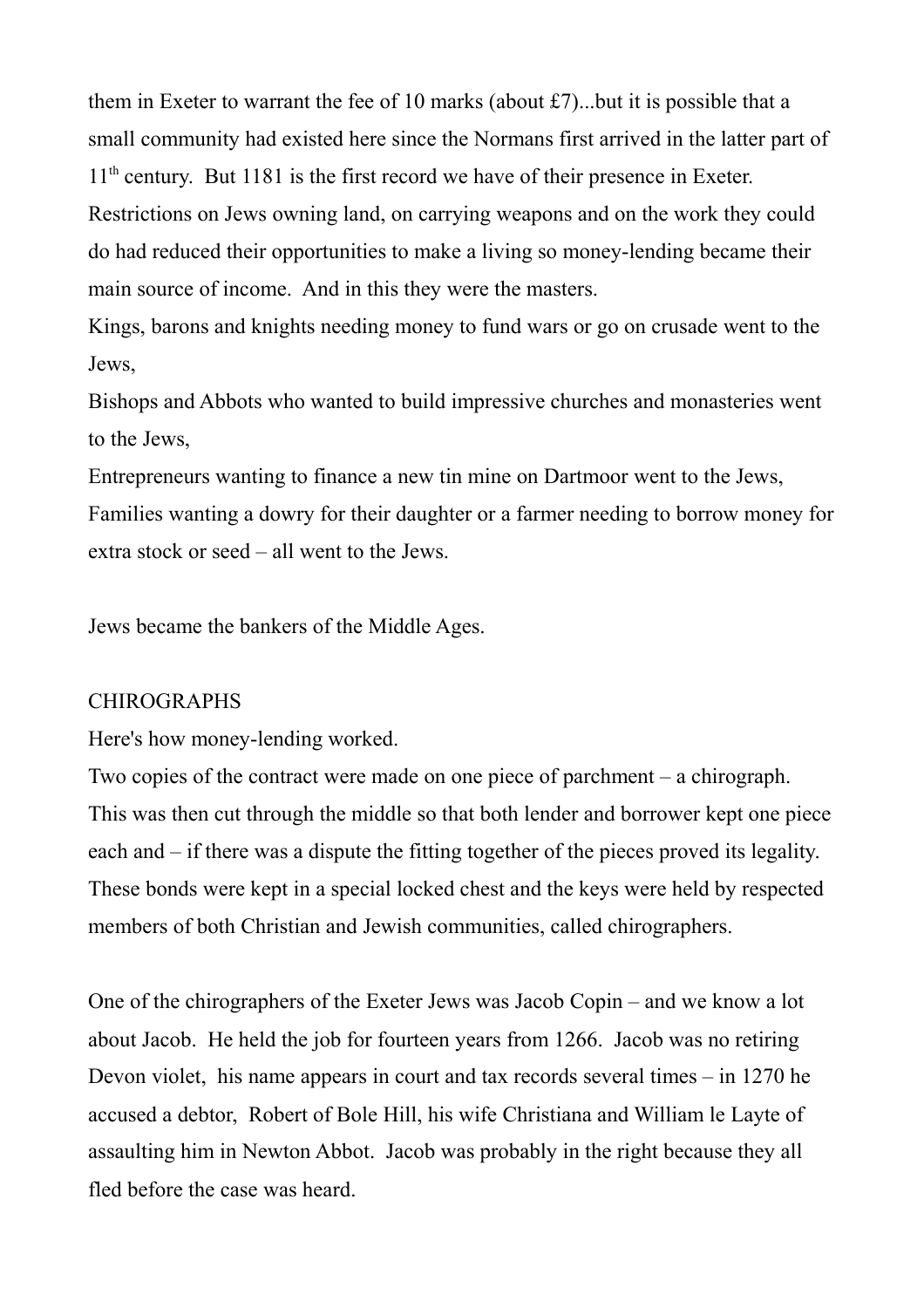But Jacob's downfall began when he was arrested on coin-clipping charges.

## COIN CLIPPING.

Coin clipping could be very profitable. The edges of silver pennies like this could be filed off, the metal melted down and sold as bullion. And the Jews were thought to be the chief culprits. Jacob and his son Blakeman, were among the 17 Exeter Jews arrested and sent to London in a purge of 1278, although they were allowed bail and no record shows what happened to them. However, 293 Jews were hanged in London.

It was about this time that Jacob Copin was hanged but whether for coin-clipping or for the possible for the murder of a Christian no one is sure.

As Jacob Copin had found, people who borrowed from the Jews resented being in debt to them and this showed itself in spontaneous attacks on Jewish communities. In Lincoln,, Kings Lynn, and York whole communities were wiped out. However, the Exeter Jewry appears to have escaped any such pogroms. The sheriff here personally read out an order to leave them in peace and it seems the people of the city took notice of this.

Moneylending was very much a family business - for men and women. Amiot, his son Deodatus and his son-in-law, Ursell are all listed among those who paid the donum. As did Comtesse, Amite and Aunterre, all women moneylenders. One woman regularly travelled the twenty-five miles to Colyton, where she kept a house for her use when she was there.

The fortunes of the Jews, depended very much on the amount of donum that the king demanded. Sometimes it reduced them to paupers, at others they had time to become